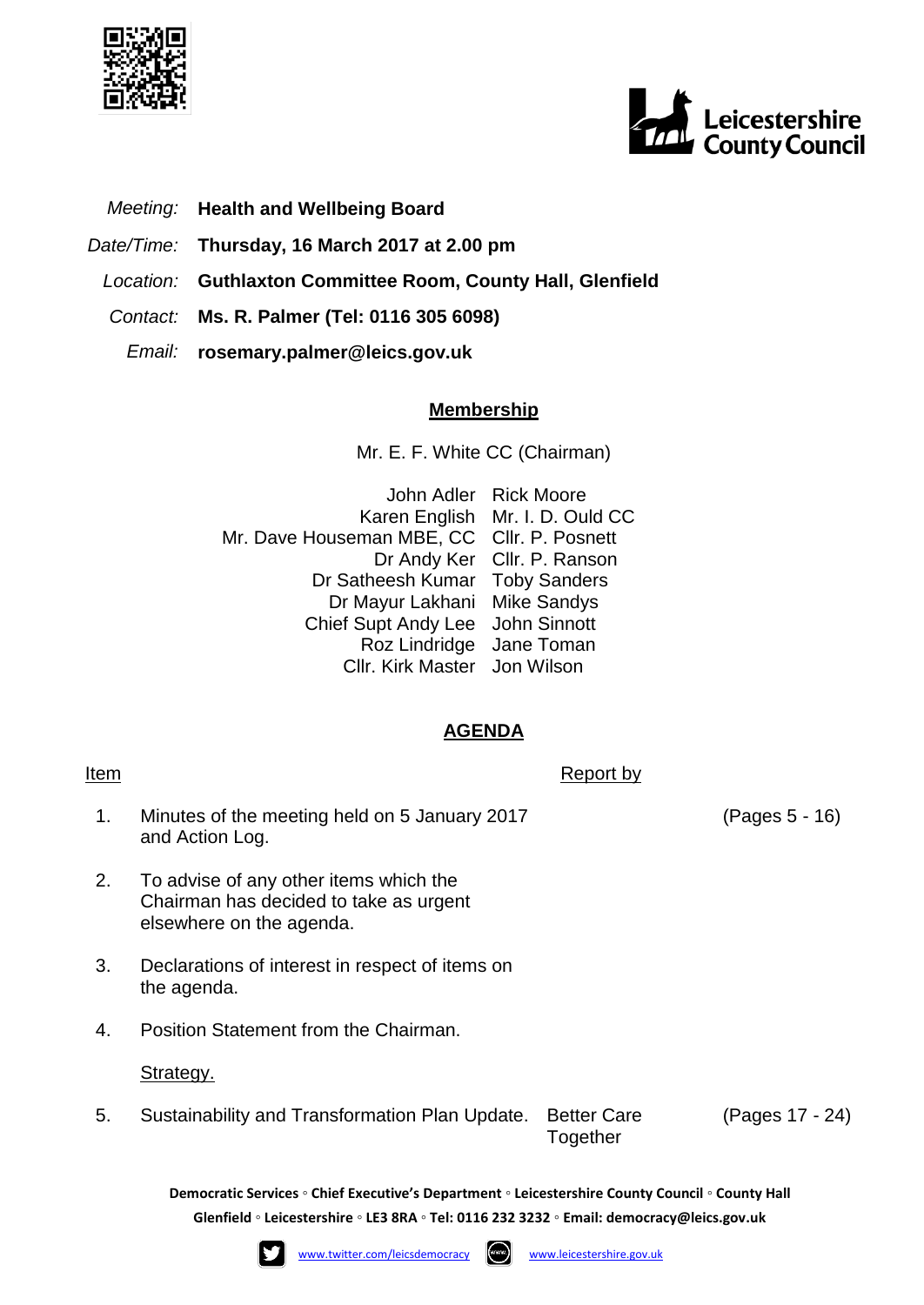| 6.  | <b>Blueprint for General Practice: Delivering the</b><br><b>General Practice Five Year Forward View.</b>                       | <b>Better Care</b><br>Together                                                          | (Pages 25 -<br>100)  |
|-----|--------------------------------------------------------------------------------------------------------------------------------|-----------------------------------------------------------------------------------------|----------------------|
|     | The final draft of the document submitted to NHS England is attached.                                                          |                                                                                         |                      |
| 7.  | Better Care Fund Plan 2017/18 - 2018/19.                                                                                       | Director of Health<br>and Care<br>Integration                                           | (Pages 101 -<br>182) |
| 8.  | Proposal for Joint Commissioning of a<br>Dementia Community and Hospital In-Reach<br>Service for Leicester and Leicestershire. | <b>Director of Adults</b><br>and Communities                                            | (Pages 183 -<br>188) |
| 9.  | Sport England Local Delivery Pilot Bid.                                                                                        | <b>Director of Public</b><br>Health                                                     | (Pages 189 -<br>194) |
| 10. | Leicester, Leicestershire and Rutland Suicide<br>Prevention Strategy and Action Plan 2017 -<br>2020.                           | Director of Public<br>Health                                                            | (Pages 195 -<br>232) |
| 11. | <b>Pharmaceutical Needs Assessment 2018.</b>                                                                                   | Director of Public<br>Health                                                            | (Pages 233 -<br>244) |
| 12. | Safeguarding Boards Business Plans 2017/18.                                                                                    | Independent Chair<br>of the<br>Safeguarding<br><b>Boards</b>                            | (Pages 245 -<br>252) |
|     | Performance.                                                                                                                   |                                                                                         |                      |
| 13. | Ofsted Inspection of Services for Children in<br>Need of Help and Protection, Children Looked<br>After and Care Leavers.       | Director of<br>Children and<br><b>Family Services</b>                                   | (Pages 253 -<br>284) |
| 14. | Transformation Plan for Mental Health and<br>Wellbeing for Children and Young People -<br>Refresh 2016/17.                     | <b>Better Care</b><br>Together                                                          | (Pages 285 -<br>306) |
| 15. | Leicester, Leicestershire and Rutland Health<br>Protection Assurance Report.                                                   | <b>Director of Public</b><br>Health                                                     | (Pages 307 -<br>332) |
| 16. | Health and Wellbeing System Performance<br>Report Quarter 3.                                                                   | <b>Chief Executive</b><br>and GEM<br>Commissioning<br>Support<br>Performance<br>Service | (Pages 333 -<br>350) |
| 17. | Urgent Care Enter and View Report.                                                                                             | Healthwatch                                                                             | (Pages 351 -<br>378) |
| 18. | The Lived Experiences of Hospital Discharge.                                                                                   | Healthwatch                                                                             | (Pages 379 -<br>414) |
| 19. | <b>Better Care Fund Quarterly Performance</b><br>Report.                                                                       |                                                                                         | (Pages 415 -<br>422) |